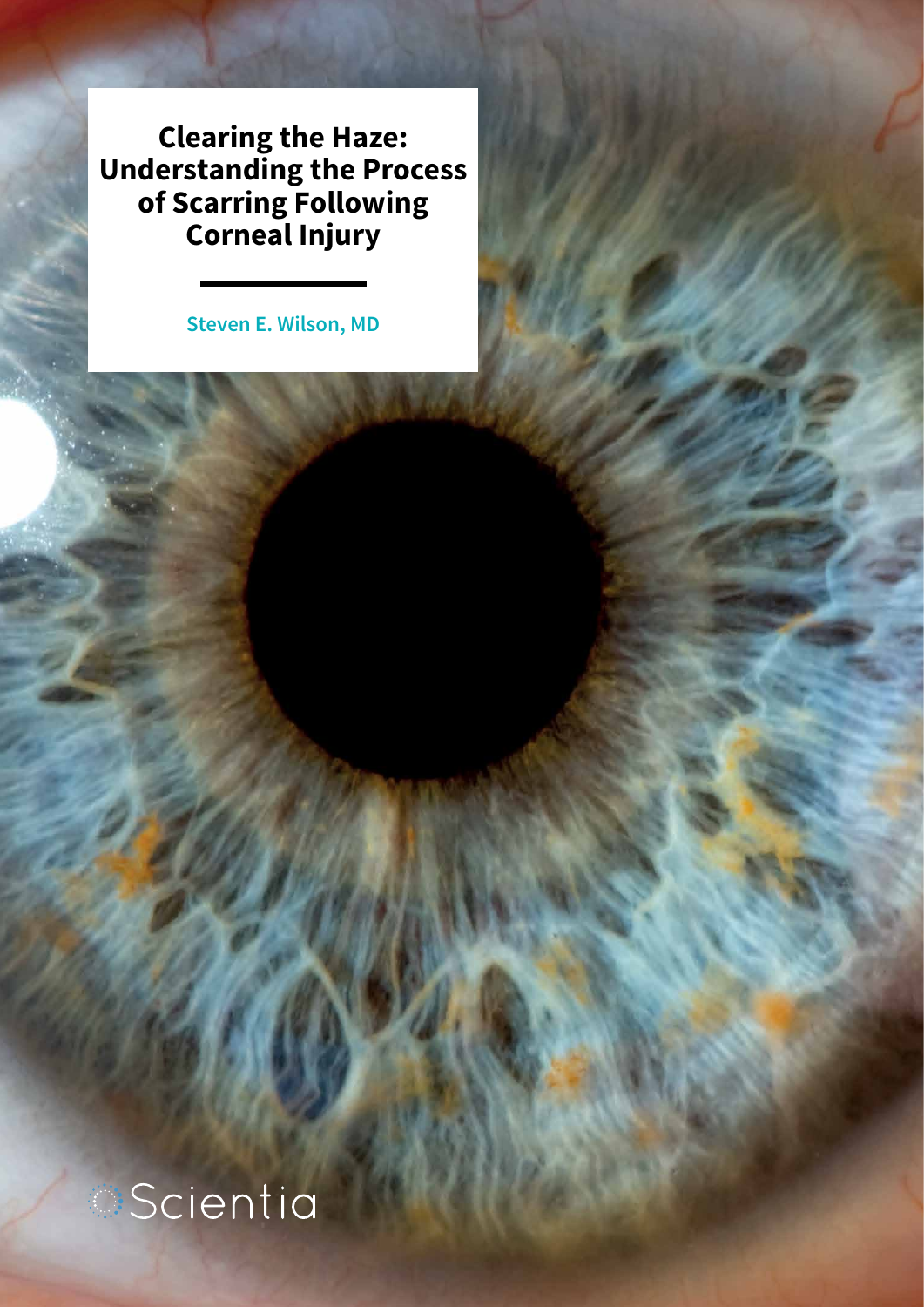# **CLEARING THE HAZE: UNDERSTANDING THE PROCESS OF SCARRING FOLLOWING CORNEAL INJURY**

Any injury such as trauma, surgery or infection to the cornea in the eye may result in persistent scarring (clinically referred to as fibrosis) due to the wound healing response. **Professor Steven E. Wilson** at the Cole Eye Institute of the Cleveland Clinic Foundation has identified that defective epithelial basement membrane (EBM) regeneration plays a central role in the development of scar producing myofibroblast cells. Critically, Professor Wilson suggests that the pathophysiological consequences of defective EBM regeneration are also likely to have wider relevance to the fibrosis that occurs in other organs, such as the lungs, heart, kidneys, and skin.



### **Three Decades of Corneal Research**

The cornea is the transparent outer surface of the eye and lies directly in front of the iris and pupil. It acts as a protective structure and is integral to the refraction power of the eye and the precise focusing of light on the retina. Maintaining the cornea's integrity and health is essential if the eye is to function effectively. Unfortunately, trauma and other damage to the cornea can commonly result in fibrosis (also referred to as haze or scarring) that leads to visual impairment caused by the loss of corneal transparency.

Professor Steven E. Wilson at the Cole Eye Institute at the Cleveland Clinic Foundation has spent more than three decades at the frontier of research exploring how injury and the defective regeneration of the cornea's basement membranes may lead to the development of scar-producing cells called myofibroblasts.

The cornea provides an ideal laboratory model for which to research the mechanisms of fibrosis both within the eye and in other organs due to its easy accessibility and simple physical structure. It comprises a number of layers, including the epithelium, Bowman's layer, stroma, Descemet's membrane and endothelium. The corneal epithelium is an extremely thin, multicellular tissue layer of continually regenerating cells. Beneath the epithelium, the epithelial basement membrane is a highly organised layer of perlecan, nidogen-1, nidogen-2, laminins 511, 521 and 332, and collagen type IV, that attaches the epithelium to the underlying stroma and performs many other critical roles in communications between the epithelium and stroma. The stroma is the thick, transparent, middle layer of the cornea, made up of a regular array of collagen fibres, interwoven with a sparse distribution of keratocytes (resident stromal fibroblastic cells), which





*Fibrosis in the rabbit cornea. Credit Steven Wilson.*

secrete a highly regular and organised extracellular matrix that includes collagen type I and proteoglycans. Keratocytes also produce large amounts of intracellular crystalline proteins that increase the transparency of the cells.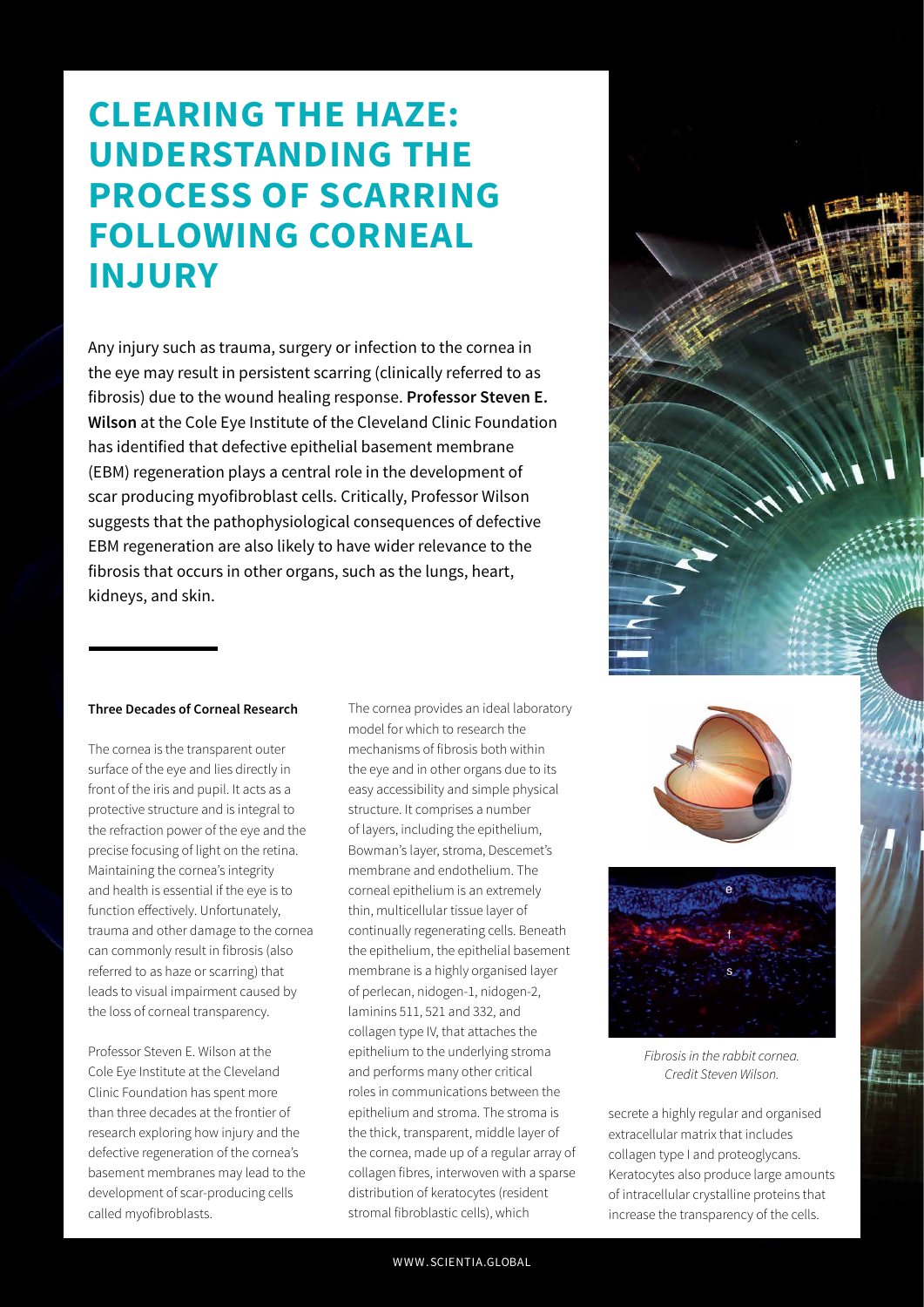

*& Visual Science, Medeiros et al (2019). Reproduced with author permission.*

Professor Wilson's research has focused specifically on the critical role that keratocytes play in epithelial basement membrane (EBM) repair and function and, in particular, the factors that lead keratocytes and other bone marrow-derived progenitor cells (fibrocytes) to develop into fibrosis-producing myofibroblasts. He is also interested in how keratocytes interact with corneal endothelial cells (that line the posterior surface of the cornea) in the production and maintenance of Descemet's basement membrane — to which endothelial cells adhere. It is these two critical basement membranes that Professor Wilson has identified as determining whether defective tissue regeneration occurs after injury to the cornea, leading to fibrosis.

# **Defective Epithelial Basement Membrane Regeneration and Myofibroblast Development**

In nearly all tissues and organs, fibrosis occurs through the production of myofibroblasts formed from differentiated fibroblast precursors. Critically, these fibroblastic cells are opaque in nature, and they produce a disorganised extracellular matrix within the stroma that disrupts the regular organisation and distribution of collagen fibres that are essential to maintain the transparency of the cornea critical for vision.

In their research, Professor Wilson and his team have pursued the hypothesis that following severe injury, myofibroblast development in the cornea is integrally linked to the defective regeneration of the EBM. Their research has shown that by the timely restoration of the structural and functional integrity of the EBM, fibrosis can be prevented, and corneal transparency maintained. However, delay in the regeneration of the EBM leads to the development of stromal myofibroblasts and fibrosis.

Thus, the corneal EBM plays a critical function and is sandwiched between the basal epithelium and underlying connective tissue of the stroma. Primarily made up of collagen, laminins, the heparin sulfate proteoglycan perlecan and other proteins, it forms a three-dimensional extracellular matrix that acts to maintain the cell's structural form, but also, importantly, acts to regulate the two-way communications between epithelial and keratocyte cells, and the bone marrow-derived cells that invade the cornea after injuries.

One function that appears critical in cellular wound healing and homeostasis (maintaining a relatively stable equilibrium), is the EBM's ability to control cellular functions by binding and mediating the local concentrations of key cytokines, such as transforming growth factor (TGF) β-1 and TGF β-2 and plateletderived growth factor (PDGF).

In a healthy cornea, the EBM (or more specifically, components in the basement membranes, such as perlecan, nidogen-1, nidogen-2, and collagen type IV), act as barriers to bind and prevent the passage of TGFβ and PDGF from the epithelium, tears and/or aqueous humour (fluid in the anterior chamber behind the cornea) into the central cornea. However, when the EBM 'barrier' is punctured, through injury or trauma, large quantities of these cytokines are able to enter the stroma. After penetrating the stroma, the cytokine growth factors activate keratocytes close to the injury, transforming them into corneal fibroblasts, and ultimately into myofibroblasts if the EBM and/ or Descemet's basement membrane doesn't regenerate. Part of the fibroblast's normal function is to contribute key localised components to the EBM during this regenerative healing process.

When the corneal injury is minor, such as in the case of an abrasion, corneal fibroblasts in the stroma may then revert back to the keratocyte phenotype as the wound healing response subsides. However, after severe injuries, when EBM regeneration is defective, sustained exposure to TGFβ-1 and TGFβ-2 triggers corneal fibroblasts to differentiate into myofibroblasts.

Professor Wilson has identified that myofibroblasts are also formed in the cornea from bone-marrow-derived fibrocyte precursors. The myofibroblasts then produce high levels of disorganised extracellular matrix – which along with the fibroblasts themselves, create the opacity seen in the corneal stroma of scarred corneas. Regeneration of the basement membrane(s), which may take months or even years, eventually cuts off the supply of TGFβ-1 and TGFβ-2, which in turn, triggers interleukin-1 (IL-1) from adjacent cells or the myofibroblasts themselves to trigger myofibroblast apoptosis (controlled cell death). Keratocytes can then return back to the fibrotic area of the cornea where the disorganised extracellular matrix materials secreted by the myofibroblasts are removed, and transparency of the cornea is restored.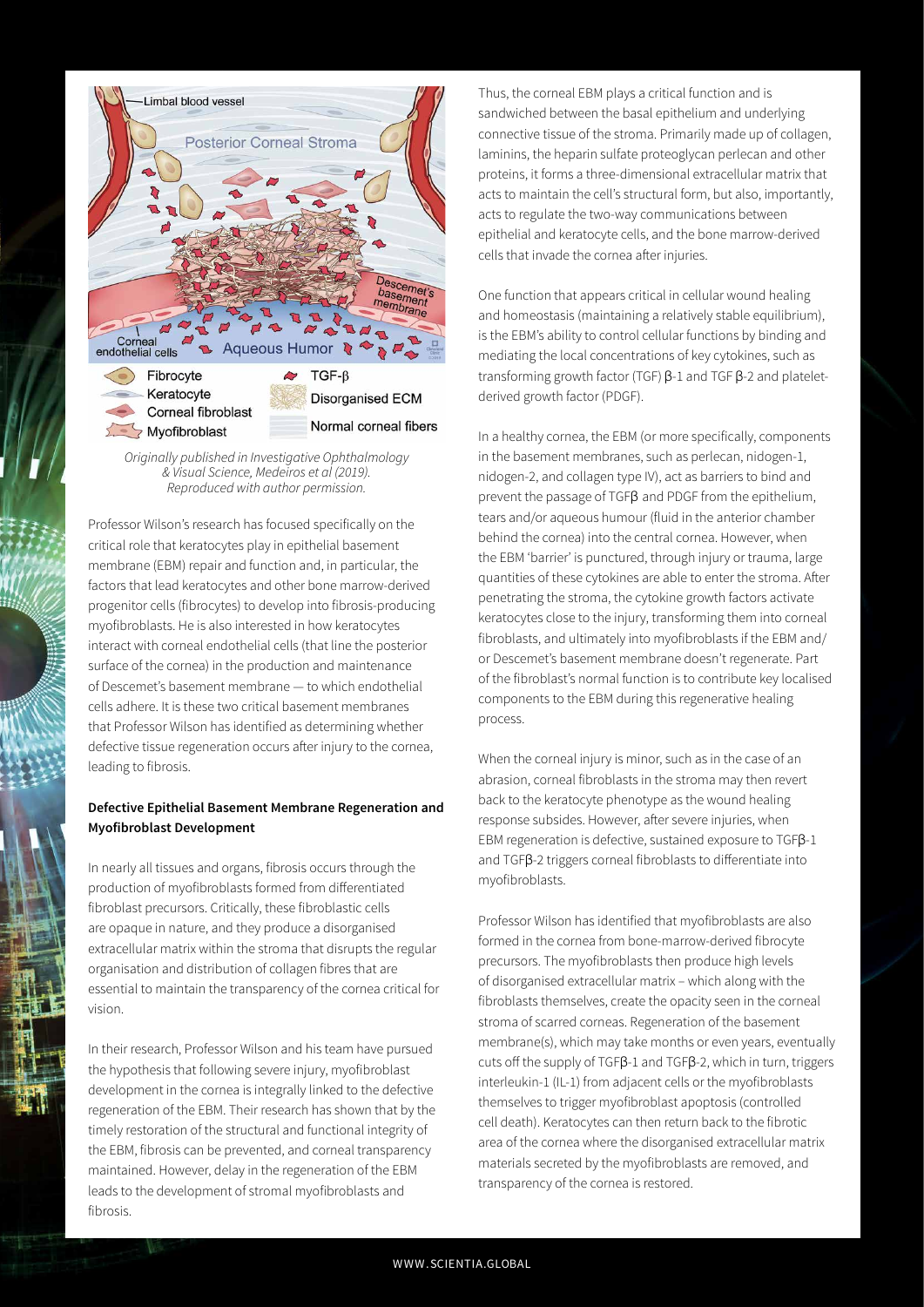**'The corneal model of basement membrane injury and defective regeneration associated with mature myofibroblast development and persistence […] likely has a role in the development of fibrosis in other organs where epithelial or parenchymal cell injury is linked to disease.'**

### **The Key Role of Keratocytes**

Now that the cause of the stromal scarring and resulting haze was apparent, the next challenge for Professor Wilson and his research team is to determine the underlying aetiology of defective EBM regeneration. He is keen to specifically explore whether a deficiency or abnormality of deposition of the EBM components, perlecan, nidogen-1, nidogen-2, laminins 511, 521 and 332, and collagen type IV, lead to defective EBM regeneration, and ultimately scarring fibrosis.

In earlier experiments, Professor Wilson and colleagues had established that the defective regeneration of the EBM probably occurred due to inadequate numbers of keratocytes in the anterior stroma. This followed from their discovery decades ago that anterior stromal keratocytes underwent significant apoptotic death after corneal epithelial injury, leading to the consequential lack of components such as perlecan and nidogen-2, that the keratocytes produce to regenerate the damaged EBM, or anomalous localisation of these components. They found that in the case of more extensive stromal injury, large numbers of mature myofibroblasts are then formed, which, as we have described, secrete a disordered extracellular matrix that forms a physical tissue barrier. Surviving keratocytes, which undergo mitosis to re-establish their numbers, are thus blocked from getting into close enough proximity to the newly forming EBM to supply and/or organise their essential components and the healing processes are delayed.

Following a minor injury to the EBM, a layer of self-polymerising laminin 511/521 is laid down by the epithelium to begin the regenerative process. However, complete regeneration of the EBM also requires adjoining keratocytes to contribute perlecan, nidogen-1, nidogen-ß2 and perhaps other components to rebuild the lamina lucida and lamina densa layers, which together form the mature EBM that is needed to modulate profibrotic growth factors such as TGFb and PDGF.

Extensive corneal damage, therefore, results in both defective EBM regeneration and the formation and accumulation of myofibroblasts and the disordered extracellular matrix that they produce, and this can persist for many months or even years. A similar process occurs in the posterior cornea if the Descemet's basement membrane is also injured. Eventually, in most scarred corneas, after the injury is eliminated for a long period, recovery begins with small areas of clearing called 'lacunae' that appear in the stromal fibrosis. In these clear areas, normal keratocytes have repopulated the anterior stroma and facilitated the regeneration of mature EBM.

Ultimately, this process facilitates the apoptosis of the underlying myofibroblasts, that will be increasingly deprived of adequate levels of TGFβ and PDGF they need to survive. Over time, the lacunae tend to coalesce and enlarge, as more surrounding EBM regenerate, eventually leading to the restoration of full corneal transparency. In the case of Descemet's basement membrane injuries, little capacity for regeneration of this structure has been noted and corneal transplantation is typically needed to restore transparency.

### **Keratocyte Apoptosis: A Critical Finding**

Professor Wilson's discovery that keratocyte apoptosis occurs in the anterior stroma when there is an injury to the overlying epithelium was a major breakthrough. Prior to his discovery in 1994, keratocytes were thought to be relatively dormant and inactive cells. However, Professor Wilson noted that injury led to the anterior stroma becoming decellularised and that the stroma often did not return to normal cell density as quickly as might be expected after the injury. He argued that keratocytes need to actively migrate within the anterior stroma to repopulate the area and that they need to proliferate in order to restore normal stromal keratocyte density and contribute to healthy EBM regeneration.

#### **The Wider Application of the Corneal Model**

The research of Professor Wilson and his team has far-reaching potential beyond having achieved a better understanding of corneal healing. The physiological changes that accompany fibrosis in many organs, such as the lungs, kidneys, and skin, are likely to have many similarities to that identified in corneal injury. Professor Wilson hypothesises that 'The corneal model of basement membrane injury and defective regeneration associated with mature myofibroblast development and persistence, and attributable, at least in some diseases, to insufficient fibroblastic/mesenchymal contributions of EBM components, likely has a role in the development of fibrosis in other organs where epithelial or parenchymal cell injury is linked to disease.' For example, chronic alveolar epithelial cell damage caused by toxins, such as smoke, silica dust or heavy metal dust, could lead to injury and defective regeneration of the underlying basement membrane, anomalous TGFß modulation, myofibroblast development and fibrosis, that parallels the events in corneal fibrosis.

It is, therefore, clear that a greater focus on BM injury and defective BM regeneration in other organs could provide important insights into our greater understanding of the pathophysiology of many fibrotic diseases. Importantly, when a corneal injury is interrupted, the EBM can repair itself and resolve fibrosis. It, therefore, seems probable the fibrosis can be similarly prevented or lessened in other organs, by promoting basement membrane repair.